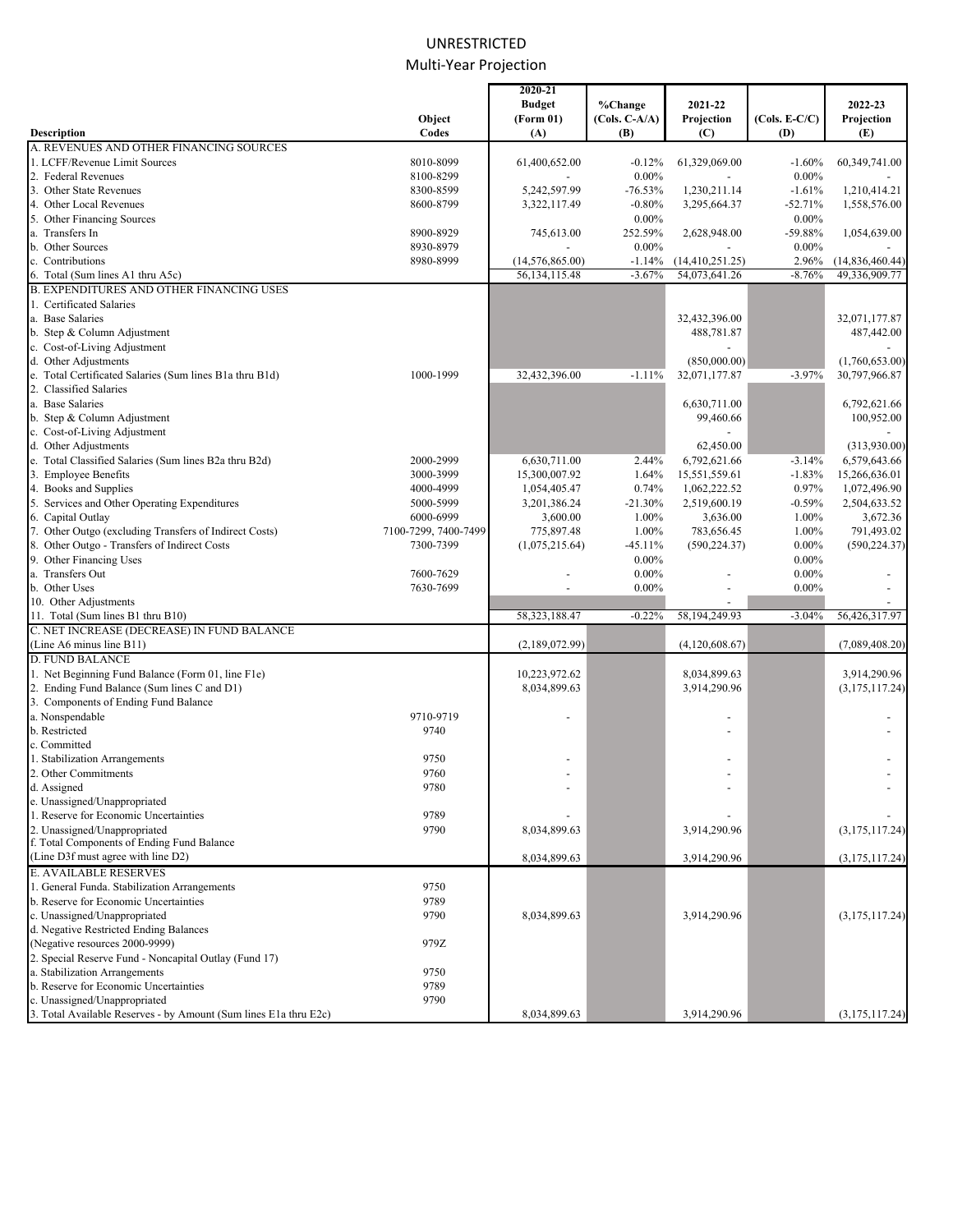# RESTRICTED Multi‐Year Projection

|                                                                  |                      | 2020-21       |                 |               |                 |               |
|------------------------------------------------------------------|----------------------|---------------|-----------------|---------------|-----------------|---------------|
|                                                                  |                      | <b>Budget</b> | %Change         | 2021-22       |                 | 2022-23       |
|                                                                  | Object               | (Form 01)     | $(Cols. C-A/A)$ | Projection    | $(Cols. E-C/C)$ | Projection    |
| Description                                                      | Codes                | (A)           | (B)             | (C)           | (D)             | (E)           |
| A. REVENUES AND OTHER FINANCING SOURCES                          |                      |               |                 |               |                 |               |
| 1. LCFF/Revenue Limit Sources                                    | 8010-8099            |               | $0.00\%$        |               | $0.00\%$        |               |
| 2. Federal Revenues                                              | 8100-8299            | 3,426,259.74  | $-20.34%$       | 2,729,302.74  | $0.00\%$        | 2,729,302.74  |
| 3. Other State Revenues                                          | 8300-8599            | 5,042,892.84  | 1.27%           | 5,106,826.71  | 1.27%           | 5,171,719.59  |
| 4. Other Local Revenues                                          | 8600-8799            | 1,289,782.29  | $0.00\%$        | 1,289,782.29  | $0.00\%$        | 1,289,782.29  |
| 5. Other Financing Sources                                       |                      |               | $0.00\%$        |               | $0.00\%$        |               |
| a. Transfers In                                                  | 8900-8929            |               | $0.00\%$        |               | $0.00\%$        |               |
| b. Other Sources                                                 | 8930-8979            |               | $0.00\%$        |               | $0.00\%$        |               |
| c. Contributions                                                 | 8980-8999            | 14,576,865.00 | $-1.14%$        | 14,410,251.25 | 2.96%           | 14,836,460.44 |
| 6. Total (Sum lines A1 thru A5c)                                 |                      | 24,335,799.87 | $-3.29%$        | 23,536,162.99 | 2.09%           | 24,027,265.06 |
| <b>B. EXPENDITURES AND OTHER FINANCING USES</b>                  |                      |               |                 |               |                 |               |
| 1. Certificated Salaries                                         |                      |               |                 |               |                 |               |
| a. Base Salaries                                                 |                      |               |                 | 5,688,807.00  |                 | 5,769,639.00  |
| b. Step & Column Adjustment                                      |                      |               |                 | 80,832.00     |                 | 91,382.00     |
| c. Cost-of-Living Adjustment                                     |                      |               |                 |               |                 |               |
| d. Other Adjustments                                             |                      |               |                 |               |                 |               |
| e. Total Certificated Salaries (Sum lines B1a thru B1d)          | 1000-1999            | 5,688,807.00  | 1.42%           | 5,769,639.00  | 1.58%           | 5,861,021.00  |
| 2. Classified Salaries                                           |                      |               |                 |               |                 |               |
| a. Base Salaries                                                 |                      |               |                 | 4,399,908.31  |                 | 4,400,694.93  |
| b. Step & Column Adjustment                                      |                      |               |                 | 65,998.62     |                 | 66,795.00     |
| c. Cost-of-Living Adjustment                                     |                      |               |                 |               |                 |               |
| d. Other Adjustments                                             |                      |               |                 | (65,212.00)   |                 |               |
| e. Total Classified Salaries (Sum lines B2a thru B2d)            | 2000-2999            | 4,399,908.31  | 0.02%           | 4,400,694.93  | 1.52%           | 4,467,489.93  |
| 3. Employee Benefits                                             | 3000-3999            | 8,728,587.64  | 1.25%           | 8,837,908.79  | 1.50%           | 8,970,477.42  |
| 4. Books and Supplies                                            | 4000-4999            | 487,791.74    | 48.56%          | 724,676.58    | 0.51%           | 728,365.61    |
|                                                                  |                      |               |                 |               |                 |               |
| 5. Services and Other Operating Expenditures                     | 5000-5999            | 3,044,219.65  | 17.42%          | 3,574,422.15  | 6.28%           | 3,798,873.23  |
| 6. Capital Outlay                                                | 6000-6999            |               | $0.00\%$        |               | $0.00\%$        |               |
| 7. Other Outgo (excluding Transfers of Indirect Costs)           | 7100-7299, 7400-7499 | 1,392.00      | 1.00%           | 1,405.92      | $-100.00\%$     |               |
| 8. Other Outgo - Transfers of Indirect Costs                     | 7300-7399            | 1,075,215.62  | $-45.11%$       | 590,224.37    | $0.00\%$        | 590,224.37    |
| 9. Other Financing Uses                                          |                      |               | $0.00\%$        |               | $0.00\%$        |               |
| a. Transfers Out                                                 | 7600-7629            | 40,000.00     | $-100.00\%$     |               | $0.00\%$        |               |
| b. Other Uses                                                    | 7630-7699            |               | $0.00\%$        |               | $0.00\%$        |               |
| 10. Other Adjustments                                            |                      |               |                 |               |                 |               |
| 11. Total (Sum lines B1 thru B10)                                |                      | 23,465,921.96 | 1.85%           | 23,898,971.74 | 2.17%           | 24,416,451.56 |
| C. NET INCREASE (DECREASE) IN FUND BALANCE                       |                      |               |                 |               |                 |               |
| (Line A6 minus line B11)                                         |                      | 869,877.91    |                 | (362, 808.75) |                 | (389, 186.50) |
| <b>D. FUND BALANCE</b>                                           |                      |               |                 |               |                 |               |
| 1. Net Beginning Fund Balance (Form 01, line F1e)                |                      | 1,605,899.18  |                 | 2,475,777.09  |                 | 2,112,968.34  |
| 2. Ending Fund Balance (Sum lines C and D1)                      |                      | 2,475,777.09  |                 | 2,112,968.34  |                 | 1,723,781.84  |
| 3. Components of Ending Fund Balance                             |                      |               |                 |               |                 |               |
| a. Nonspendable                                                  | 9710-9719            |               |                 |               |                 |               |
| b. Restricted                                                    | 9740                 | 2,475,777.52  |                 | 2,112,968.34  |                 | 1,723,781.84  |
| c. Committed                                                     |                      |               |                 |               |                 |               |
| 1. Stabilization Arrangements                                    | 9750                 |               |                 |               |                 |               |
| 2. Other Commitments                                             | 9760                 |               |                 |               |                 |               |
| d. Assigned                                                      | 9780                 |               |                 |               |                 |               |
| e. Unassigned/Unappropriated                                     |                      |               |                 |               |                 |               |
| 1. Reserve for Economic Uncertainties                            | 9789                 |               |                 |               |                 |               |
| 2. Unassigned/Unappropriated                                     | 9790                 | (0.43)        |                 |               |                 |               |
| f. Total Components of Ending Fund Balance                       |                      |               |                 |               |                 |               |
| (Line D3f must agree with line D2)                               |                      | 2,475,777.09  |                 | 2,112,968.34  |                 | 1,723,781.84  |
| <b>E. AVAILABLE RESERVES</b>                                     |                      |               |                 |               |                 |               |
| 1. General Funda. Stabilization Arrangements                     | 9750                 |               |                 |               |                 |               |
| b. Reserve for Economic Uncertainties                            | 9789                 |               |                 |               |                 |               |
| c. Unassigned/Unappropriated                                     | 9790                 | (0.43)        |                 |               |                 |               |
| d. Negative Restricted Ending Balances                           |                      |               |                 |               |                 |               |
| (Negative resources 2000-9999)                                   | 979Z                 |               |                 |               |                 |               |
| 2. Special Reserve Fund - Noncapital Outlay (Fund 17)            |                      |               |                 |               |                 |               |
|                                                                  |                      |               |                 |               |                 |               |
| a. Stabilization Arrangements                                    | 9750                 |               |                 |               |                 |               |
| b. Reserve for Economic Uncertainties                            | 9789                 |               |                 |               |                 |               |
| c. Unassigned/Unappropriated                                     | 9790                 |               |                 |               |                 |               |
| 3. Total Available Reserves - by Amount (Sum lines E1a thru E2c) |                      | (0.43)        |                 |               |                 |               |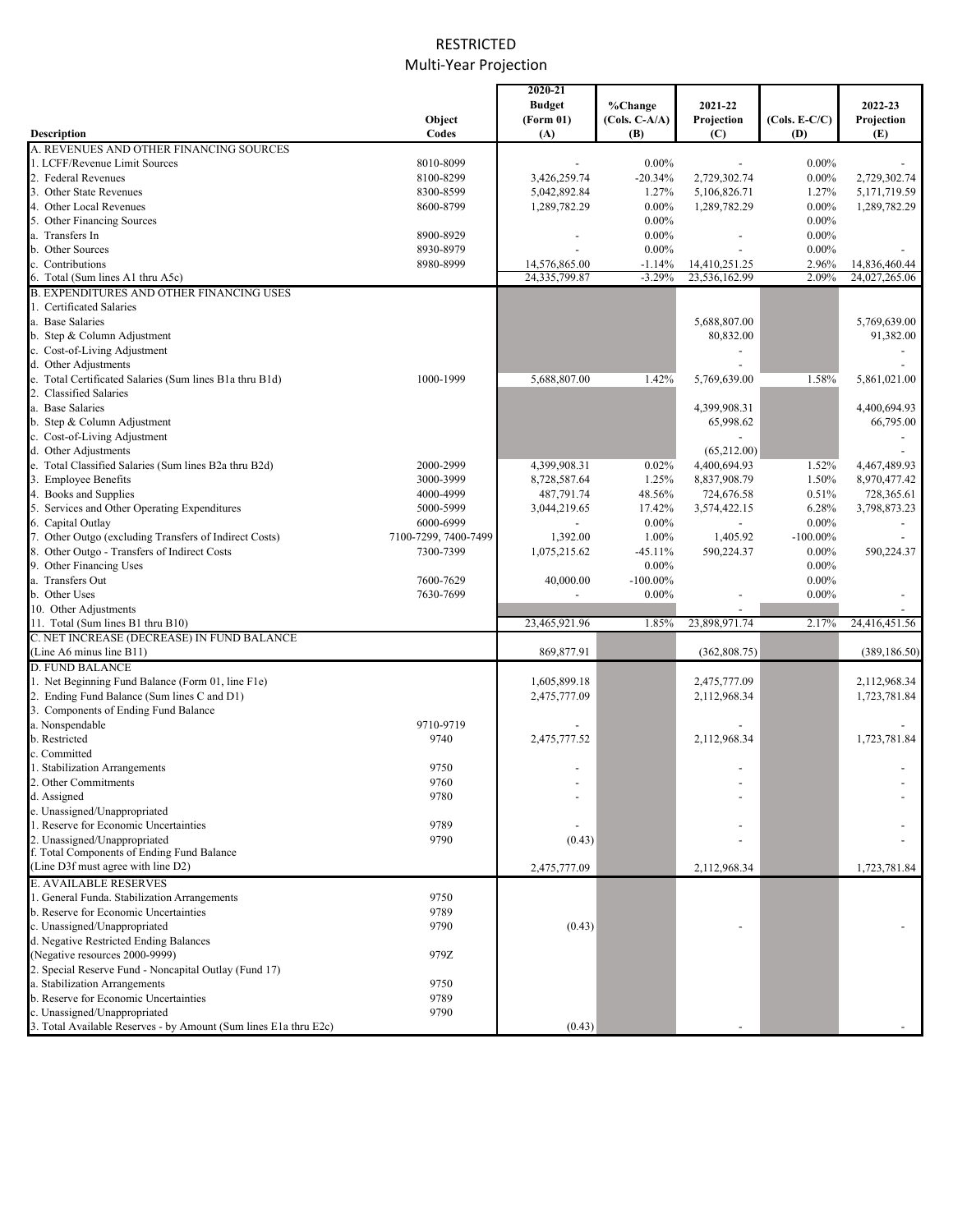# COMBINED Multi‐Year Projection

|                                                                                 |                      | 2020-21        |                 |                |                 |                  |
|---------------------------------------------------------------------------------|----------------------|----------------|-----------------|----------------|-----------------|------------------|
|                                                                                 |                      | <b>Budget</b>  | %Change         | 2021-22        |                 | 2022-23          |
|                                                                                 | Object               | (Form 01)      | $(Cols. C-A/A)$ | Projection     | $(Cols. E-C/C)$ | Projection       |
| Description                                                                     | Codes                | (A)            | (B)             | (C)            | (D)             | (E)              |
| A. REVENUES AND OTHER FINANCING SOURCES                                         |                      |                |                 |                |                 |                  |
| 1. LCFF/Revenue Limit Sources                                                   | 8010-8099            | 61,400,652.00  | $-0.12%$        | 61,329,069.00  | $-1.60%$        | 60,349,741.00    |
| 2. Federal Revenues                                                             | 8100-8299            | 3,426,259.74   | $-20.34%$       | 2,729,302.74   | $0.00\%$        | 2,729,302.74     |
| 3. Other State Revenues                                                         | 8300-8599            | 10,285,490.83  | $-38.39%$       | 6,337,037.85   | 0.71%           | 6,382,133.80     |
| 4. Other Local Revenues                                                         | 8600-8799            | 4,611,899.78   | $-0.57%$        | 4,585,446.66   | $-37.88%$       | 2,848,358.29     |
| 5. Other Financing Sources                                                      |                      |                | $0.00\%$        |                | $0.00\%$        |                  |
| a. Transfers In                                                                 | 8900-8929            | 745,613.00     | 252.59%         | 2,628,948.00   | $-59.88%$       | 1,054,639.00     |
| b. Other Sources                                                                | 8930-8979            |                | $0.00\%$        |                | $0.00\%$        |                  |
|                                                                                 |                      |                |                 |                |                 |                  |
| c. Contributions                                                                | 8980-8999            |                | $0.00\%$        | $\overline{a}$ | $0.00\%$        |                  |
| 6. Total (Sum lines A1 thru A5c)                                                |                      | 80,469,915.35  | $-3.55%$        | 77,609,804.25  | $-5.47%$        | 73,364,174.83    |
| <b>B. EXPENDITURES AND OTHER FINANCING USES</b>                                 |                      |                |                 |                |                 |                  |
| 1. Certificated Salaries                                                        |                      |                |                 |                |                 |                  |
| a. Base Salaries                                                                |                      |                |                 | 38,121,203.00  |                 | 37,840,816.87    |
| b. Step & Column Adjustment                                                     |                      |                |                 | 569,613.87     |                 | 578,824.00       |
| c. Cost-of-Living Adjustment                                                    |                      |                |                 |                |                 |                  |
| d. Other Adjustments                                                            |                      |                |                 | (850,000.00)   |                 | (1,760,653.00)   |
| e. Total Certificated Salaries (Sum lines B1a thru B1d)                         | 1000-1999            | 38,121,203.00  | $-0.74%$        | 37,840,816.87  | $-3.12%$        | 36,658,987.87    |
| 2. Classified Salaries                                                          |                      |                |                 |                |                 |                  |
|                                                                                 |                      |                |                 |                |                 |                  |
| a. Base Salaries                                                                |                      |                |                 | 11,030,619.31  |                 | 11,193,316.59    |
| b. Step & Column Adjustment                                                     |                      |                |                 | 165,459.28     |                 | 167,747.00       |
| c. Cost-of-Living Adjustment                                                    |                      |                |                 |                |                 |                  |
| d. Other Adjustments                                                            |                      |                |                 | (2,762.00)     |                 | (313,930.00)     |
| e. Total Classified Salaries (Sum lines B2a thru B2d)                           | 2000-2999            | 11,030,619.31  | 1.47%           | 11,193,316.59  | $-1.31%$        | 11,047,133.59    |
| 3. Employee Benefits                                                            | 3000-3999            | 24,028,595.56  | 1.50%           | 24,389,468.40  | $-0.62%$        | 24, 237, 113. 43 |
| 4. Books and Supplies                                                           | 4000-4999            | 1,542,197.21   | 15.87%          | 1,786,899.10   | 0.78%           | 1,800,862.51     |
| 5. Services and Other Operating Expenditures                                    | 5000-5999            |                | $-2.43%$        | 6,094,022.34   |                 | 6,303,506.75     |
|                                                                                 |                      | 6,245,605.89   |                 |                | 3.44%           |                  |
| 6. Capital Outlay                                                               | 6000-6999            | 3,600.00       | 1.00%           | 3,636.00       | 1.00%           | 3,672.36         |
| 7. Other Outgo (excluding Transfers of Indirect Costs)                          | 7100-7299, 7400-7499 | 777,289.48     | 1.00%           | 785,062.37     | 0.82%           | 791,493.02       |
| 8. Other Outgo - Transfers of Indirect Costs                                    | 7300-7399            | (0.02)         | $-100.00\%$     |                | $0.00\%$        |                  |
| 9. Other Financing Uses                                                         |                      |                | $0.00\%$        |                | $0.00\%$        |                  |
| a. Transfers Out                                                                | 7600-7629            | 40,000.00      | $-100.00\%$     |                | $0.00\%$        |                  |
| b. Other Uses                                                                   | 7630-7699            |                | $0.00\%$        |                | $0.00\%$        |                  |
| 10. Other Adjustments                                                           |                      |                |                 |                |                 |                  |
| 11. Total (Sum lines B1 thru B10)                                               |                      | 81,789,110.43  | 0.37%           | 82,093,221.67  | $-1.52%$        | 80, 842, 769. 53 |
| C. NET INCREASE (DECREASE) IN FUND BALANCE                                      |                      |                |                 |                |                 |                  |
| (Line A6 minus line B11)                                                        |                      | (1,319,195.08) |                 | (4,483,417.42) |                 | (7,478,594.70)   |
|                                                                                 |                      |                |                 |                |                 |                  |
| <b>D. FUND BALANCE</b>                                                          |                      |                |                 |                |                 |                  |
| 1. Net Beginning Fund Balance (Form 01, line F1e)                               |                      | 11,829,871.80  |                 | 10,510,676.72  |                 | 6,027,259.30     |
| 2. Ending Fund Balance (Sum lines C and D1)                                     |                      | 10,510,676.72  |                 | 6,027,259.30   |                 | (1,451,335.40)   |
| 3. Components of Ending Fund Balance                                            |                      |                |                 |                |                 |                  |
| a. Nonspendable                                                                 | 9710-9719            |                |                 |                |                 |                  |
| b. Restricted                                                                   | 9740                 | 2,475,777.52   |                 | 2,112,968.34   |                 | 1,723,781.84     |
| c. Committed                                                                    |                      |                |                 |                |                 |                  |
| 1. Stabilization Arrangements                                                   | 9750                 |                |                 |                |                 |                  |
| 2. Other Commitments                                                            | 9760                 |                |                 |                |                 |                  |
|                                                                                 | 9780                 |                |                 |                |                 |                  |
| d. Assigned                                                                     |                      |                |                 |                |                 |                  |
| e. Unassigned/Unappropriated                                                    |                      |                |                 |                |                 |                  |
| 1. Reserve for Economic Uncertainties                                           | 9789                 |                |                 |                |                 |                  |
| 2. Unassigned/Unappropriated                                                    | 9790                 | 8,034,899.20   |                 | 3,914,290.96   |                 | (3, 175, 117.24) |
| f. Total Components of Ending Fund Balance                                      |                      |                |                 |                |                 |                  |
| (Line D3f must agree with line D2)                                              |                      | 10,510,676.72  |                 | 6,027,259.30   |                 | (1,451,335.40)   |
| <b>E. AVAILABLE RESERVES</b>                                                    |                      |                |                 |                |                 |                  |
| 1. General Funda. Stabilization Arrangements                                    | 9750                 |                |                 |                |                 |                  |
| b. Reserve for Economic Uncertainties                                           | 9789                 |                |                 |                |                 |                  |
| c. Unassigned/Unappropriated                                                    | 9790                 |                |                 |                |                 | (3, 175, 117.24) |
|                                                                                 |                      | 8,034,899.20   |                 | 3,914,290.96   |                 |                  |
| d. Negative Restricted Ending Balances                                          |                      |                |                 |                |                 |                  |
| (Negative resources 2000-9999)                                                  | 979Z                 |                |                 |                |                 |                  |
| 2. Special Reserve Fund - Noncapital Outlay (Fund 17)                           |                      |                |                 |                |                 |                  |
| a. Stabilization Arrangements                                                   | 9750                 |                |                 |                |                 |                  |
| b. Reserve for Economic Uncertainties                                           | 9789                 |                |                 |                |                 |                  |
| c. Unassigned/Unappropriated                                                    | 9790                 |                |                 |                |                 |                  |
| 3. Total Available Reserves - by Amount (Sum lines E1a thru E2c)                |                      | 8,034,899.20   |                 | 3,914,290.96   |                 | (3, 175, 117.24) |
| 4. Total Available Reserves - by Percent (Line E3 divided by Line F3c)          |                      | 9.82%          |                 | 4.77%          |                 | $-3.93%$         |
| <b>F. RECOMMENDED RESERVES</b>                                                  |                      |                |                 |                |                 |                  |
|                                                                                 |                      |                |                 |                |                 |                  |
| 1. Special Education Pass-through Exclusions                                    |                      |                |                 |                |                 |                  |
| For districts that serve as the administrative unit (AU) of a special education |                      |                |                 |                |                 |                  |
| local plan area (SELPA):                                                        |                      |                |                 |                |                 |                  |
| a. Do you choose to exclude from the reserve calculation                        |                      |                |                 |                |                 |                  |